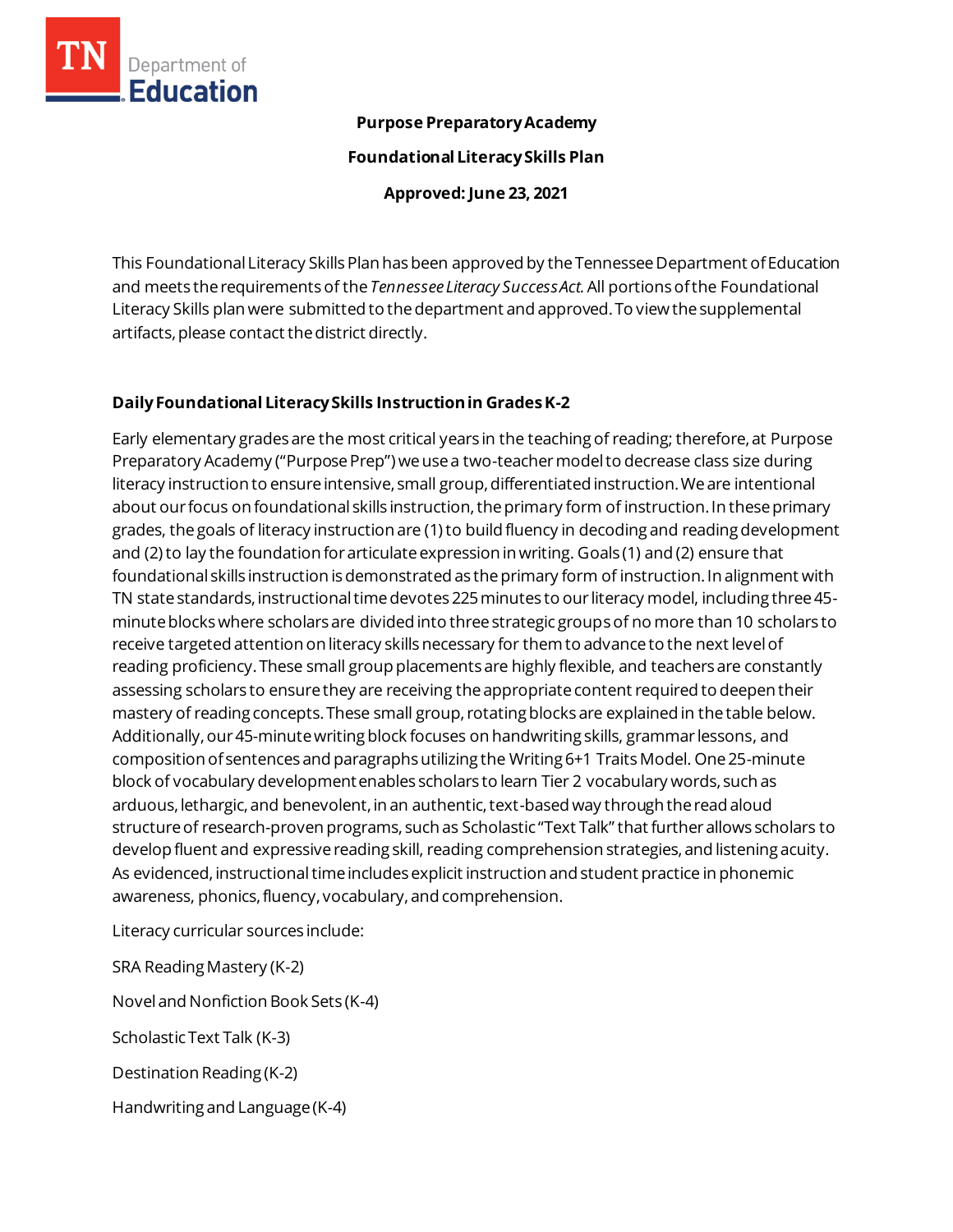Composition (K-4)

# **Daily Foundational Literacy Skills Instruction in Grades 3-5**

In alignment with TN state standards, literacy instruction comprises a total of 225 minutes of the school day in grades 3-4. With a focus on Vocabulary Development foundational skills during a 25 minute block, scholars continue to expand their repertoire of robust words. Scholars then participate in a 20-minute Word Work block during which they analyze parts of words in context to their meanings, spelling patterns, and language constructions, including Greek and Latin roots, prefixes, and suffixes, continuing to solidify their spelling and fluency foundation. Overall, instruction addresses morphology, grammar, spelling, writing, and fluency. Two separate blocks develop strong reading comprehension skills for scholars. The Nonfiction and Novel Studies block involves direct instruction of reading standards through nonfiction and fiction grade level texts. Standards are sequentially aligned throughout the text. During the Guided Reading block, scholars are continuing to apply grade-level skills and reading strategies with texts at their independent reading levels. Ongoing support ensures

skill-building in fluency, vocabulary, and comprehension. The guided reading block provides differentiated support and the appropriate challenge to all scholars, as they analyze and comprehend independently leveled texts. Each Writing and Grammar class of 45 minutes begins with a daily-edit lesson on rules of grammar and writing conventions. The class incorporates multiple writing methods, included modeling, guided writing, and interactive writing, which are based on the Writing 6+1 Traits Model. The aforementioned speaks to the evidence-based approach we use to teach foundational skills.

Literacy curricular sources include:

Novel and Nonfiction Book Sets (K-4)

Scholastic Text Talk (K-3)

Handwriting and Language (K-4)

Composition (K-4)

#### **Approved Instructional Materialsfor Grades K-2**

Approved waiver for other materials

#### **Approved Instructional Materials for Grades 3-5**

Approved waiver for other materials

### **Universal Reading Screener for Grades K-5. This screener complies with RTI<sup>2</sup>and Say Dyslexia requirements.**

Measures of Academic Progress (MAP, from NWEA)

We administer NWEAMAP 3x/year to identify potentially at-risk students. Data teams analyze these results along with classroom-based assessments, Strategic Teaching and Evaluation of Progress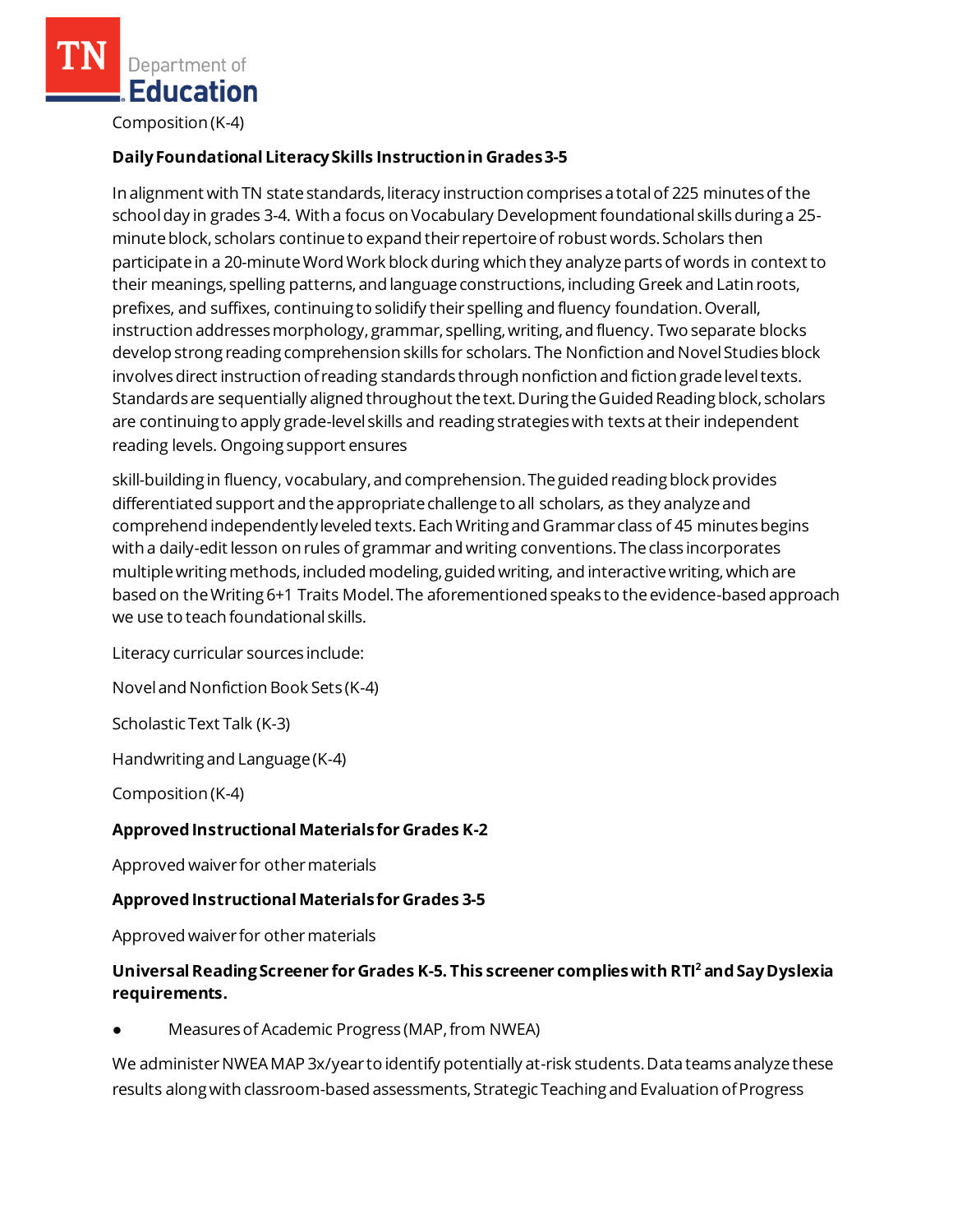(STEP) and easyCBM fluency measures to make Tier II identifications and ensure compliance with 49- 1-229.

### **Intervention Structure and Supports**

Our goal is to ensure that 100% of our scholars, regardless of deficiencies, are achieving at or above grade level. Scholars are considered to be achieving below grade level if ongoing assessment results indicatea lack of skills master and/or lack of proficiency in the core content. We implement an inclusive educational model that serves all scholars in a manner that maximizes academic potential and provides them with the foundational skills, knowledge and character for future success. We embrace the structure of the Response to Intervention (RTI) model to ensure we are meeting all scholars' learning needs.

Hence, our program embeds intervention schedules that are in alignment with expectations as outlined in the RTI<sup>2</sup> manual. RTI's approach to working with scholar who need additional support is evidence-based in which tiered support provided is differentiated by Tier II and Tier III according to the intensity of scholars' needs. We will use structured intervention supports to ensure that all scholars have access to differentiated high-quality teaching to support and address their specific gaps. Also, intervention structures are in place so as to progress monitor specific skill gaps, intervene when the rate of progress is slow, and serve scholars in smaller and more intensive settings with additional support staff as their needs become more intensive and our responses more specialized.

As part of our Professional Development prior to the start of the school year, all staff are trained in developing action plans that best meet the needs of all scholars moving forward following each interim/diagnostic assessment. We ensure the development of necessary knowledge and skills around effectively implementing intervention supports and overseeing the implementation, management and monitoring of IEPs within our building. With an intervention schedule and appropriately certified staff that allows for push-in support daily and pull-out support as needed, scholars receive the interventions they need to reach success. If a scholar does not demonstrate improvement following interventions over an extended period of time, and this is believed to be due to an educational disability, we will refer that scholar for testing to determine special education eligibility. If it is determined that a scholar is eligible, an IEP will be developed.

\*NOTE: Intervention blocks take place throughout the day. This is reflected on the schedule where 'Lit' blocks are happening. During these times, students are in 3 small groups, with 2 of these groups in front of a classroom teacher. During any given lit block, the remaining 1/3rd of students are available to be pulled for interventions.\*

Purpose Prep's teachers and leaders are constantly reviewing data collectively to determine which scholars, if any, are not meeting expected academic outcomes. In fact, our data teams use progress monitoring data to inform decisions about duration, material, and intensity changes when a student is not showing progress. Specifically, each Wednesday teachers bring data to Professional Development sessions and a portion of the time is dedicated to analyzing and identifying scholars who need additional supports. The data that is reviewed in these meetings can include data from interim assessments and STEP data in earlier years and Discovery Education Assessment and/or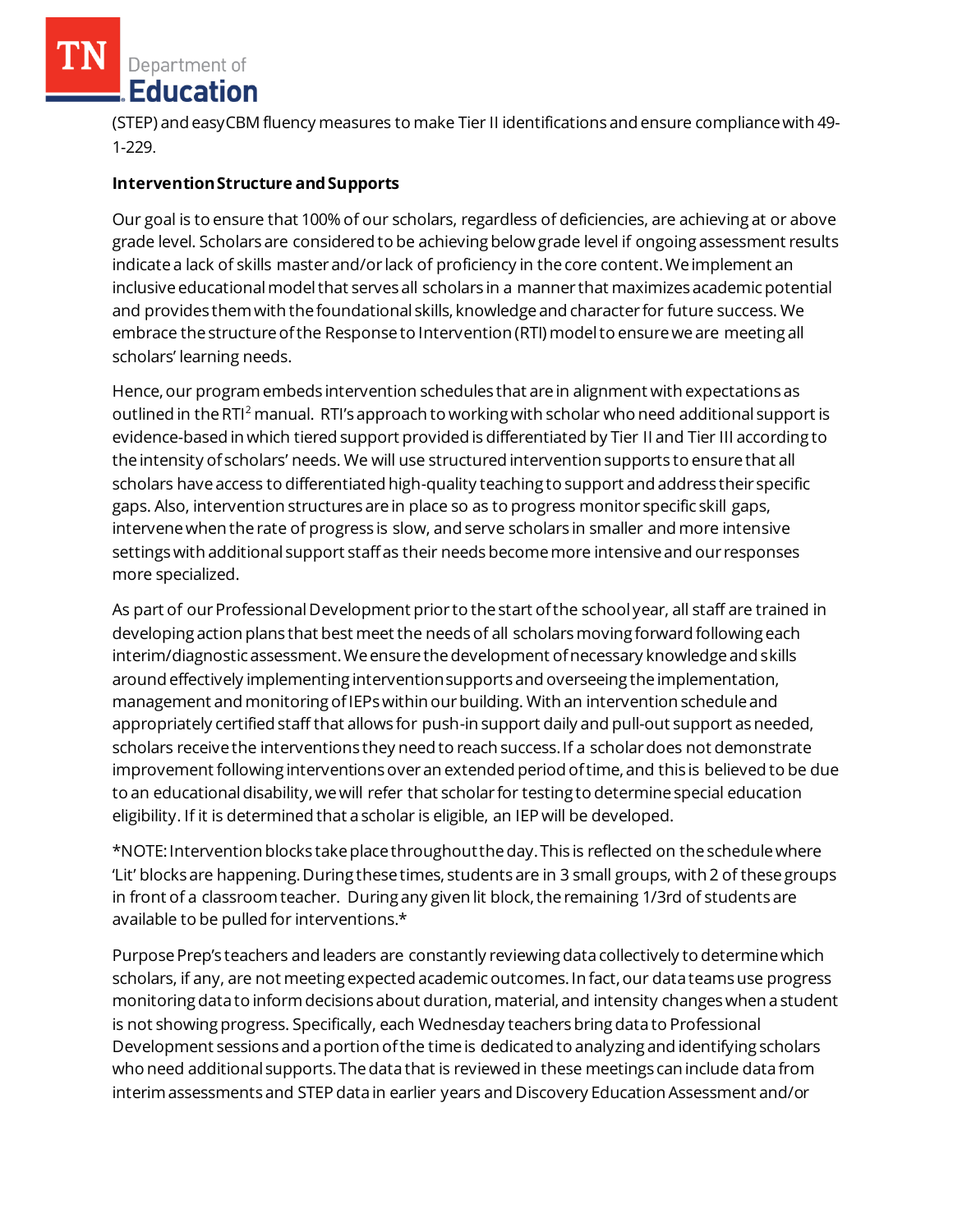Achievement Network or TCAP data in grades three and four or other data that the teacher has collected in the classroom. Scholars who are in need of additional support are provided some or all of the support systems such as:

Small literacy group instruction (10:1 ratio) allows for targeted literacy instruction at the appropriate reading level. While all scholars at Purpose Prep are provided with small group literacy instruction, most intensively in kindergarten through grade two, our struggling scholars are placed in groups of no more than seven (7) scholars, and additional support is provided with the capacity of the leadership team, specifically the Head of School, Dean of Scholar Support, and Dean of Academics. This approach to intervention is in line with research that shows that struggling scholar readers should be given reading instruction in groups of no more than 5-7.

Increased reading and math instruction: For scholars demonstrating academic deficiencies, we reserve non-core academic blocks, including our 20-minute snack, 45-minute enrichment, and 20 minute choice time for daily opportunities for tutoring support and remediation. We implement targeted intervention support during this time, such as a structured computer intervention called Destination Success for reading and literacy intervention98. Destination Success provides incremental reading and math intervention along with assessments geared towards state assessments and tracking.

Push-in Support: The Dean of Scholar Support and enrichment teachers provide individualized instruction and small group learning environments as needed. Staff, teachers, and leaders operate with an "all hands on deck" mentality. When necessary, we rely on supports from our Head of School, Dean of Scholar Support, Dean of Academics (starting Y3), and/or Teaching Fellows (starting Y4) to provide more individualized and small group learning support in the classroom. In addition, our two teacher classrooms allow one teacher to focus on whole group instruction while the other teacher pulls a group of scholars during mathematics or other subject areas for more individualized attention.

### **Parent Notification Plan/HomeLiteracyReports**

Purpose Prep believes that frequent and consistent parent-friendly communication regarding scholars' scores, progress and achievement, special education matters, etc. is absolutely critical to ensuring that scholars thrive as expected and that parents are able to support the work of the school to the greatest extent possible. Furthermore, families are made aware of their children's skill gaps, including the severity of the gap(s) and necessary supports. In addition, information about how those gaps will be addressed during intervention and the importance of 3rd grade reading proficiency are reinforced. In cases where there's an IEP, the Dean of Scholar Supports is responsible for making every effort to ensure that a family member is present at every IEP meeting of the child. Should family members be unable and/or unwilling to attend an IEP meeting, the school proceeds with the meeting, but the DSS retains written records of the school's attempts to set an IEP meeting with the family present at a mutually agreeable time and place. We remain in communication with K-3 more than 3x/year, and the same can be said about our 4th grade families. Families of scholars with exceptionalities receive regular communication reports of scholar progress in the general education program and IEP objective through the school-wide monitoring and reporting process, including quarterly parent-teacher conferences and report cards. In addition, the DSS is responsible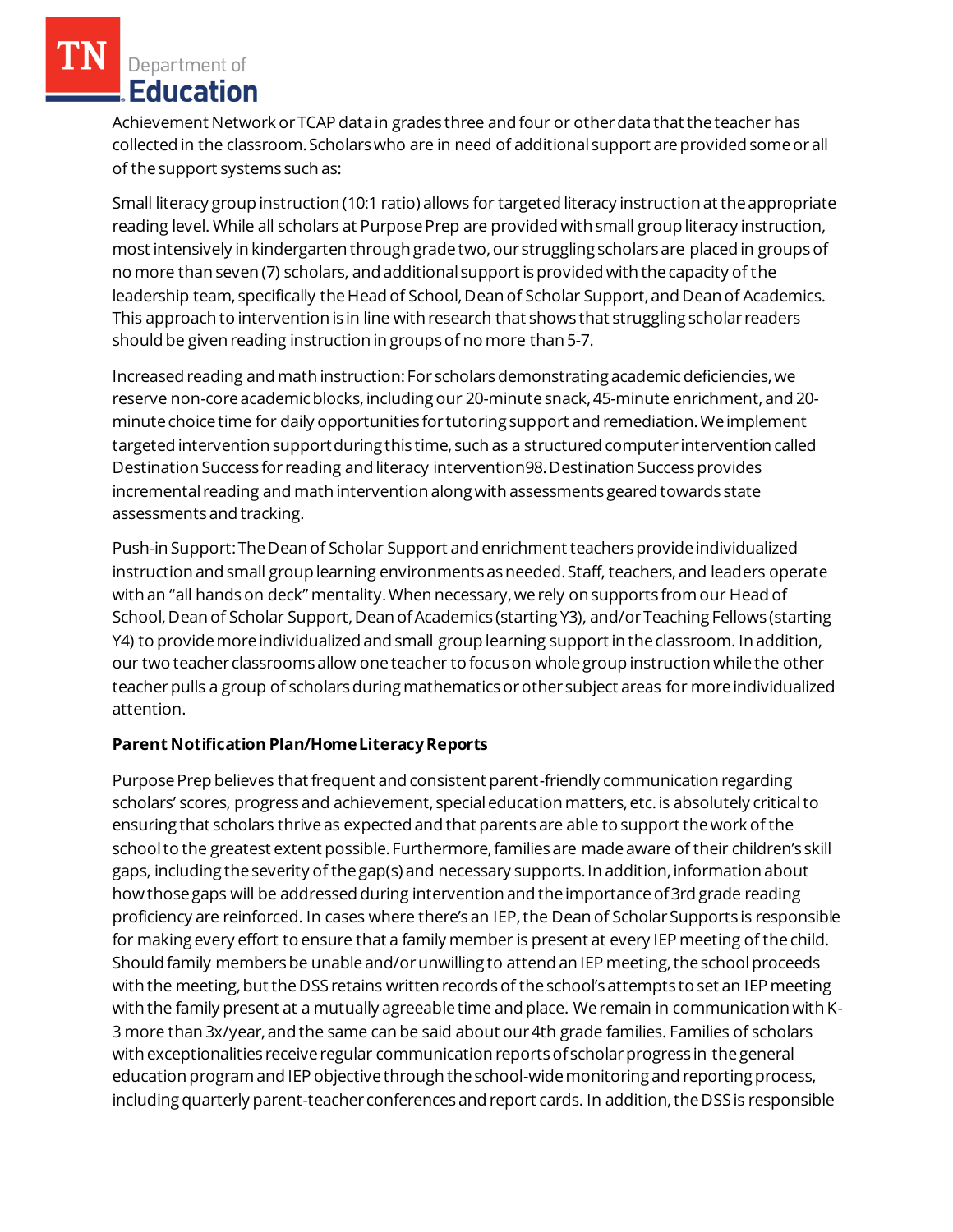for making special phone calls home on a regular basis, no less than once per month, to update the family on a special education scholar's academic or behavioral performance, including updates of actual performance against benchmark goals set in the scholar's IEP, when applicable. Family involvement is an integral part of Purpose Prep's educational program for every child, and scholars with exceptionalities receive priority attention from all staff to go above and beyond the school's standard expectations and policies for involvement of every child's legal guardians. Lastly, parent notification plans include no-cost activities to support learning at home.

# **Professional Development Plan**

Our K-4 teachers will complete the state literacy training in monthly increments.

Quality teacher development is the key to attracting and retaining talented individuals and the lever to raising student achievement levels. The children of North Nashville deserve the highest quality educators, and it is our responsibility to support our teachers to execute dramatic student results. We know that when classroom instruction improves, student achievement gains increase. Therefore, we prioritize ongoing, varied PD opportunities for grades K-5 on foundational skills instruction grounded in a phonics-based approach, and for teachers to improve their instruction through (a) classroom observations and debriefs between colleagues and from the instructional leadership team,(b) data analysis and action planning meetings, (c) curriculum development and review, (d) lesson review and analysis, (e) professional learning communities, (f) classroom observation video debriefs, (g) instructional rounds, (h) leadership opportunities within the school for teachers, (i) excellent classroom and school visits, (j) professional development sessions led by instructional leadership team members, lead teachers, training providers with experience and proven track records supporting districts, and consultants, and (k) individual check-ins. The plan is also absent of cueing or MSV strategies.

Going forward, Purpose Prep will continue to conduct training for our teachers on behavior management techniques. An important component of discipline is structure. Structure provides a framework for learning to take place. We will ensure that all of our teachers have a structured classroom for learning to take place. Teachers are also required to demonstrate knowledge and competency. Our teachers motivate our scholars daily to try their best. We will continue to acknowledge their hard work and celebrate their successes. Continuing to have a positive school environment will support us to reach our suspension rate goal.

Summer PD for staff - Summer PD will be hybrid and cover everything from classroom management techniques and procedures, curriculum development and implementation, data analysis, phonological awareness, phonemic awareness, phonics, fluency, vocabulary, and theory and query regarding anti-racist pedagogy. We have three weeks of Summer Pd prior to scholars arriving, from July 14th - August 3rd.

Lastly, 90.6% of teachers are returning for the 2021-22 school year. This strong retention rate is due to the intensive coaching and mentorship support provided throughout the year, including but not limited to: daily morning huddles with all staff, weekly data meetings, weekly department/gradelevel meetings, biweekly coaching and observation cycles, monthly professional development, monthly leadership listening and feedback forums, quarterly curriculum goal-setting, and a mid-year